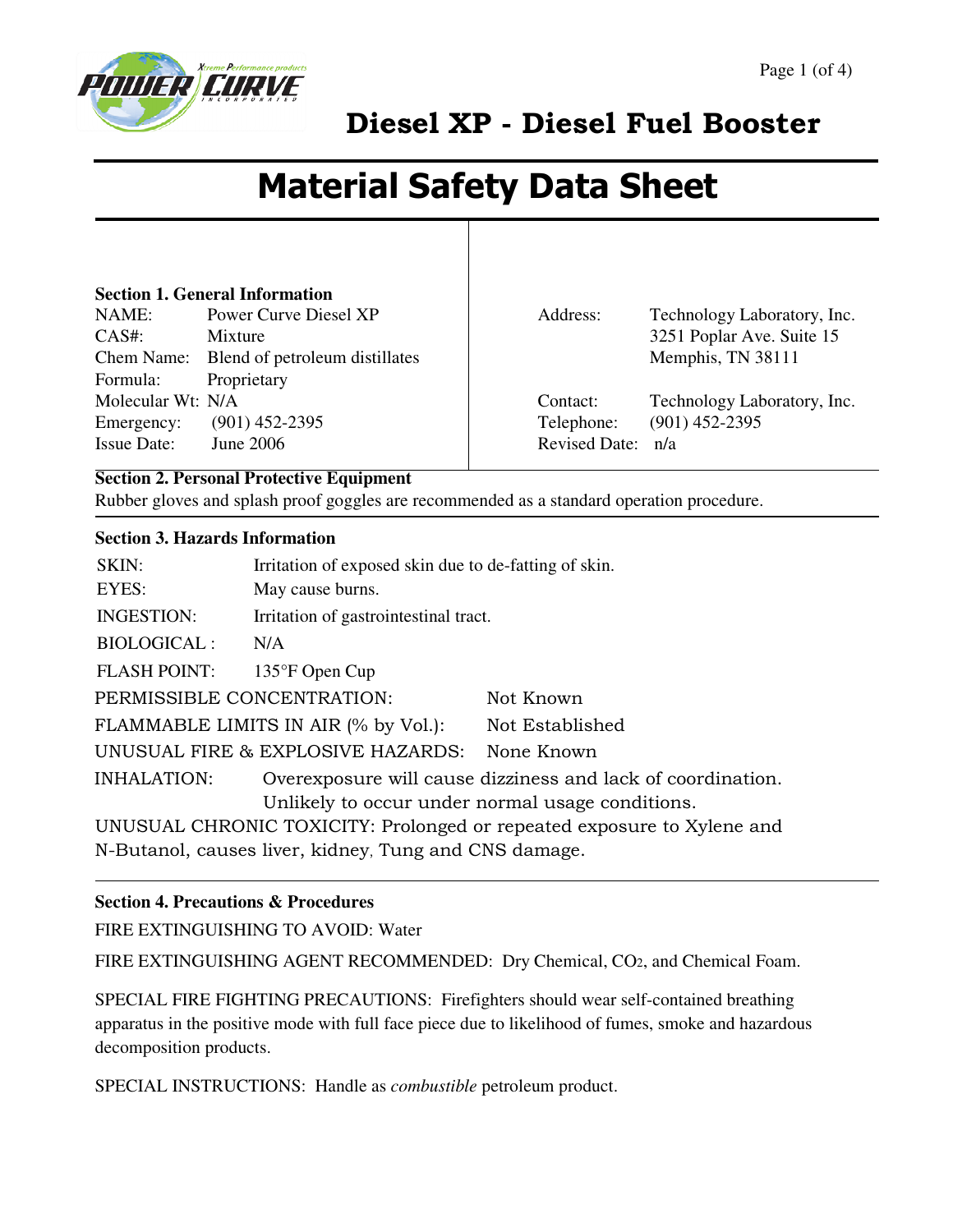

Page 2 (of 4)

## Material Safety Data Sheet

#### *Continued -* **Section 4. Precautions & Procedures**

STORAGE: Keep container tightly closed during transport and storage. Store in a cool, dry location between 45-85 F, away from extreme heat and cold, and away from sources of ignition. Keep Container upright; do not roll; do not store in plastic -or rubber -or lined containers.

NORMAL HANDLING: Wear rubber gloves and splash proof goggles, particularly if handling large quantities.

VENTILATION: Standard room ventilation should be sufficient in large area; local exhaust recommended for confined areas and at vapor source.

SPILL OR LEAK: Ventilate area, Remove sources of ignition. Contain any spills with dikes or absorbents to prevent migration and entry into sewers or streams. Take up small spills with dry chemical absorbent. Large spills may be taken up with an explosion proof pump or vacuum and finished off with dry chemical absorbent. May require excavation of contaminated soil.

#### **Section 5. Physical Characteristics**

| SKIN:               | Irritation of exposed skin due t <sub>t</sub> pH: n/a                        |                                  |
|---------------------|------------------------------------------------------------------------------|----------------------------------|
| EYES:               | May cause burns.                                                             | SOLUBILITY IN WATER: Negligible  |
| <b>INGESTION:</b>   | Irritation of gastrointestinal travAPOR PRESSURE (mm $Hg@20^{\circ}C$ ): < 1 |                                  |
| <b>BIOLOGICAL:</b>  | N/A                                                                          | VOLATILES BY VOLUME (@20°C): n/a |
| <b>FLASH POINT:</b> | 135°F Open Cup                                                               | <b>EVAPORATION RATE:</b>         |
|                     | Liquid                                                                       | $(Buty]$ Acetate=1): < 1         |
| MATERIAI S IS.      |                                                                              |                                  |

### **Section 6. Reactivity Data**

| STABILITY:                       | Product is stable                                                                                                                      |  |
|----------------------------------|----------------------------------------------------------------------------------------------------------------------------------------|--|
| CONDITIONS TO AVOID:             | Excessive heat, Decomposition can occur @ 350°E HAZARDOUS                                                                              |  |
| DECOMPOSITION:                   | Oxides of Carbon and Nitrogen                                                                                                          |  |
| <b>HAZARDOUS POLYMERIZATION:</b> | Will not occur.                                                                                                                        |  |
| <b>INCOMPATIBILITY:</b>          | Strong oxidizing agents. Potential dangerous reaction with strong<br>acids or bases. DO NOT store in rubber or rubber-lined container. |  |

#### **Section 7. First Aid Measures**

| <b>INGESTION:</b>    | Get medical attention immediately. DO NOT INDUCE VOMITING.                  |
|----------------------|-----------------------------------------------------------------------------|
| <b>INHALATION:</b>   | Remove to fresh air -get medical attention.                                 |
| <b>EYE CONTACT:</b>  | Rinse in cool, flowing water for 15 minutes : get medical attention.        |
| <b>SKIN CONTACT:</b> | Wash with soap and water-get medical attention if skin irritation persists. |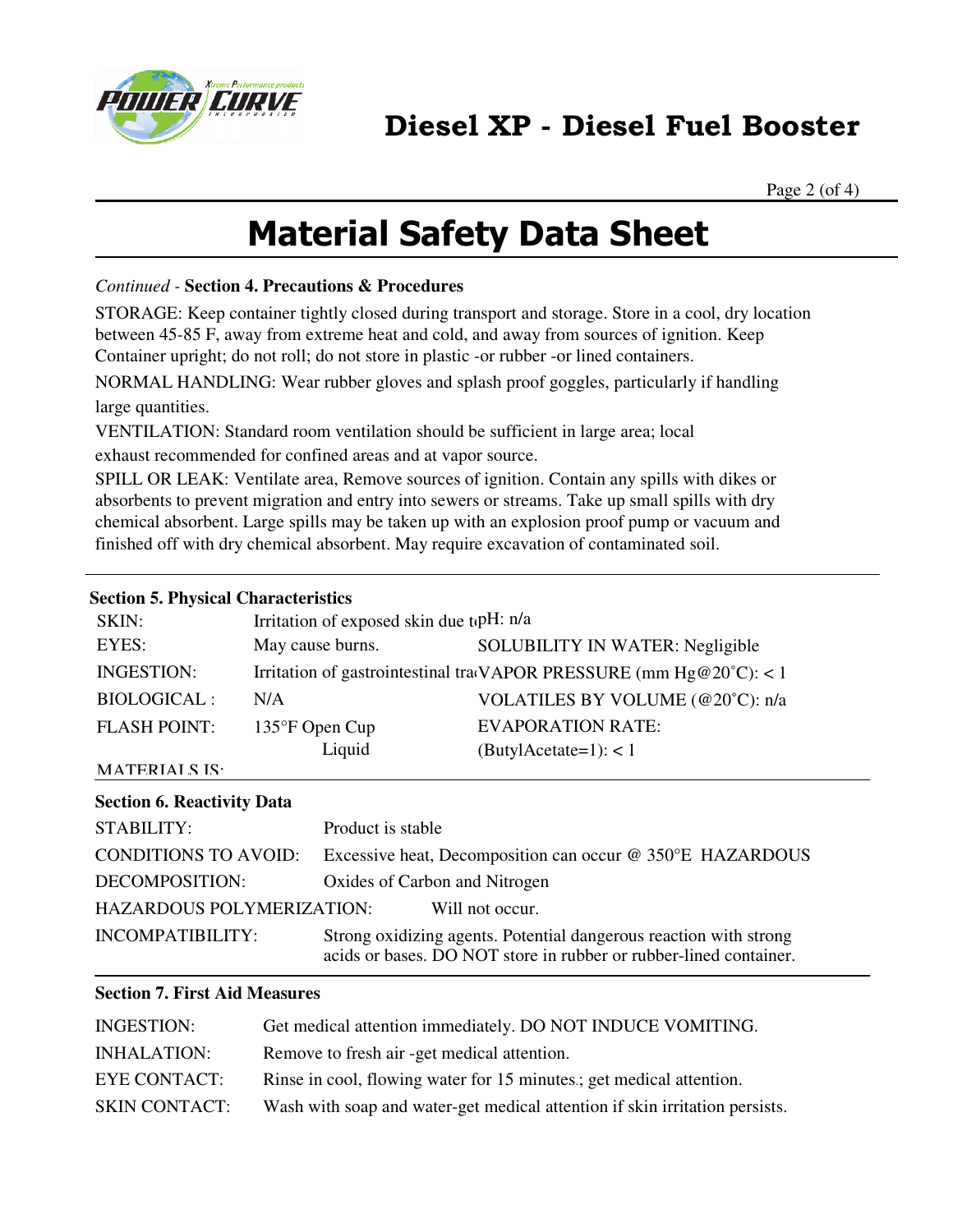

Page 3 (of 4)

## Material Safety Data Sheet

#### **Section 8. Environmental Concerns**

DEGRADABILITY/AQUATIC TOXICITY: Not Known

RCRA STATUS OF UNUSED MATERIAL: Dispose in permitted hazardous waste site. EPA HAZARDOUS SUBSTANCE: Yes -Reportable Quantity = 100 lbs for Ignitable substance.

WASTE DISPOSAL METHODS: Incinerate as a waste oil at a registered site; disposer must comply with Federal, State, and Local disposal or discharge statutes.

#### **Section 9. References**

GENERAL: Merck Index. Tenth Edition; Supplied Material Safety Data PERMISSIBLE CONCENTRATION REFERENCES: ACGIH, NlOSH. OSHA; See Registry of *Toxic Effects of Chemical Substances for* specific test results and the latest regulatory standards

#### **Section 10. Hazardous Ingredients**

This Material is NOT known to contain any Carcinogen listed under OSHA Communication Standard 29 CFR 1910 1200.

| Name:                                                        |                     | Kerosene Glycol Ethers |  |
|--------------------------------------------------------------|---------------------|------------------------|--|
| CAS:                                                         | $808-20-6$ 111-76-2 |                        |  |
| APPX $%$ By<br>Weight:                                       | 20 -45\% 3 -9 \%    |                        |  |
| <b>HAZARD DATE:</b>                                          | n/a                 | <b>SARA 313</b>        |  |
| Contains no "Extremely Hazardous Substances (SARA 311/312)". |                     |                        |  |

#### **Section 11. Transportation Information**

| <b>EMERGENCY NUMBER:</b> | $(901)$ 452-2395                              |
|--------------------------|-----------------------------------------------|
| DESCRIPTION:             | Proprietary mixture of petroleum derivatives. |

HANDLE, mark, label, and transport as *Combustible* Liquid, N.O.S.

DOT HAZARD CLASS: 3. Packing group: Ill.

UN/NA Number:

**NA 1993**; Combustible liquid N.O.S., Contains **kerosene** and Glycol Ethers. Regulated when shipped in a 120 gal or greater container by ground within the U.S.

**UN 1993;** Flammable liquid N.C.S., Contains **kerosene** and Glycol Ethers. When shipped in a 120 gal or greater container by sea or air or overseas.

STORE in a cool, dry place between 45°F and .85°F. Keep out of direct sunlight and away from heat. sources.

Keep Container upright; do not roll; do not store in plastic -or rubber -lined containers.